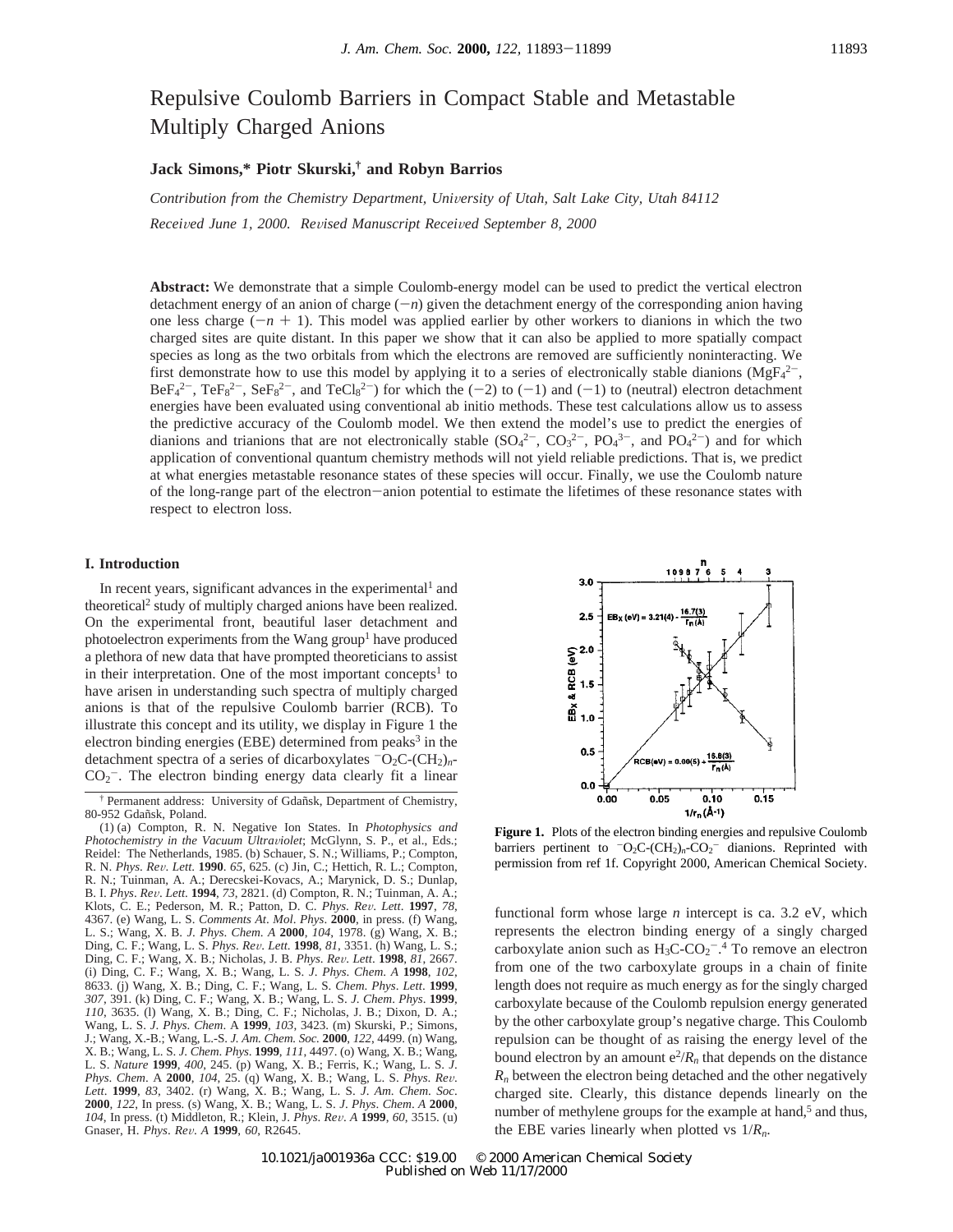

**Figure 2.** Qualitative descriptions of radial potentials appropriate to (a) an electron leaving a neutral molecule to form a cation, (b) an electron detached from a singly charged anion, and (c) an electron departing from an anion of charge  $(-n)$ . Reprinted with permission from ref 1f. Copyright 2000, American Chemical Society.

#### **II. The Repulsive Coulomb Barrier**

Let us explore further the nature and impact of this repulsive Coulomb potential that has both a destabilizing influence (as discussed above) and a stabilizing influence, as we now illustrate. In Figure 2 we provide qualitative illustrations of the radial potential experienced by an electron that is (a) detached from a neutral species, (b) detached from a singly charged anion, or (c) detached from an anion of charge  $(-n)$  with  $n \geq 1$ . In the first case, the ejected electron experiences an *attractive* Coulomb potential as it leaves the region of the valence orbitals of the molecule because a cation is created when the electron departs. In case b, the ejected electron experiences attractive potentials of shorter range as it leaves the region of the valence orbitals. The nature of these attractive potentials depends on the electrostatic and induced moments of the neutral molecule that is left behind. However, an electron leaving a multiply

(3) Vertical binding energies are usually determined from the maxima in the lowest detachment channel.

(4) See, for example: Skurski, P.; Simons, J.; Wang, X.-B.; Wang, L.- S. *J*. *Am*. *Chem*. *Soc*. **2000**, *122*, 4499.

(5) This assumes that the dianion adopts as linear a geometry as possible. Although it is not true in solution that such flexible hydrocarbon chains adopt such conformations, it is likely in the gas phase that the mutual Coulomb repulsion of the two carboxylate groups causes the chain to be so aligned. Moreover, the fact that the EDE data can be fit to a model that assumes such a linear arrangement provides support for this assumption.



Figure 3. Effective radial potentials experienced by an electron in an anion of charge  $(-n)$  when (a) the valence attractive potential is stronger than the repulsive Coulomb potential so a bound state exists and (b) when the valence attractive potential is weaker so a metastable state occurs.

charged anion experiences both attractive and repulsive potentials. At the longest range, the Coulomb repulsive potential caused by the  $(-n + 1)$  charged anion that remains is dominant. However, at intermediate ranges, the Coulomb repulsion combines with the valence-range attractive potentials that act to bind the electron. It is the combination of valence-range attractive and long-range Coulomb repulsion that causes the changes in EDEs shown in Figure 1.

**A. The RCB Can Destabilize Bound States.** If the attractive valence potentials are stronger in the valence region than is the repulsive Coulomb potential, then a total potential such as illustrated in Figure 3a results. In such a case, the lowest bound state of the  $(-n)$  charged anion lies below the lowest state of the  $(-n + 1)$  charged anion, so the former is electronically stable. Moreover, the total potential will display a characteristic repulsive Coulomb barrier (RCB) in the region where the Coulomb potential is overtaken by the valence-range potential. The height of this RCB can be approximated by computing  $e^{2}/R$ , where *R* is the distance between the ejected electron's orbital and the other negatively charged site(s).

As Wang and co-workers have shown, attempts to detach electrons from a  $(-n)$  charged species using photons whose energy lies significantly below the top of the RCB fail. Photons that excite the  $(-n)$  charged anion near or above the RCB are necessary. The RCB thus also plays an important role in determining the shape of the photodetachment spectra by shifting

<sup>(2) (</sup>a) Scheller, M. K.; Compton, R. N.; Cederbaum, L. S. *Science* **1995**, *<sup>270</sup>*, 1160. (b) Kalcher, J.; Sax, A. F. *Chem*. *Re*V. **<sup>1994</sup>**, *<sup>94</sup>*, 2291. (c) Scheller, M. K.; Cederbaum, L. S. *J*. *Chem*. *Phys*. **1993**, *99*, 441.(d) Scheller, M. K.; Cederbaum, L. S. *J*. *Chem*. *Phys*. **1994**, *100*, 8934. (e) Sommerfeld, T.; Scheller, M. K.; Cederbaum, L. S. *J*. *Chem*. *Phys*. **1995**, *103*, 1057. (f) Weikert, H. G.; Meyer, H. D.; Cederbaum, L. S. *J*. *Chem*. *Phys*. **1996**, *104*, 7122. (g) Dreuw, A.; Sommerfeld, T.; Cederbaum, L. S. *J*. *Chem*. *Phys*. **1998**, *109*, 2727. (h) Zakrzewski, V. G.; Ortiz, J. V. *J*. *Chem*. *Phys*. **1995**, *102*, 294. (i) Enlow, M.; Ortiz, J. V.; Luthi, H. P. *Mol*. *Phys*. **1997**, *92*, 441. (j) Dolgounitcheva, O.; Zakrzewski, V. G.; Ortiz, J. V. *J*. *Chem*. *Phys*. **1998**, *109*, 87. (k) Boldyrev, A. I.; Simons, J. *J*. *Chem*. *Phys*. **1992**, *97*, 2826. (l) Boldyrev, A. I.; Simons, J. *J*. *Chem*. *Phys*. **1993**, *98*, 4745. (m) Boldyrev, A. I.; Simons, J. *J*. *Phys*. *Chem*. **1994**, *98*, 2293. (n) Gutowski, M.; Boldyrev, A. I.; Ortiz, J. V.; Simons, J. *J*. *Am*. *Chem*. *Soc*. **1994**, *116*, 9262. (o) Gutowski, M.; Boldyrev, A. I.; Simons, J.; Rak, J.; Blazejowski, J. *J*. *Am*. *Chem*. *Soc*. **1996**, *118*, 1173. (p) Boldyrev, A. I.; Gutowski, M.; Simons, J. *Acc*. *Chem*. *Res*. **1996**, *29*, 497. (q) tefanovich, E. V.; Boldyrev, A. I.; Truong, T. N.; Simons, J. *J*. *Phys*. *Chem*. B **1998**, *102*, 4205. (r) Adamowicz, L. *J*. *Chem*. *Phys*. **1991**, *95*, 8669. (s) Watts, J. D.; Bartlett, R. J. *J*. *Chem*. *Phys*. **1992**, *97*, 3445. (t) Zakrzewski, V. G.; Ortiz, J. V. *J*. *Chem*. *Phys*. **1995**, *102*, 294. (u) Enlow, M.; Ortiz, J. V.; Luthi, H. P. *Mol*. *Phys*. **1997**, *92*, 441. (v) Dolgounitcheva, O.; Zakrzewski, V. G.; Ortiz, J. V. *J*. *Chem*. *Phys*. **1998**, *109*, 87.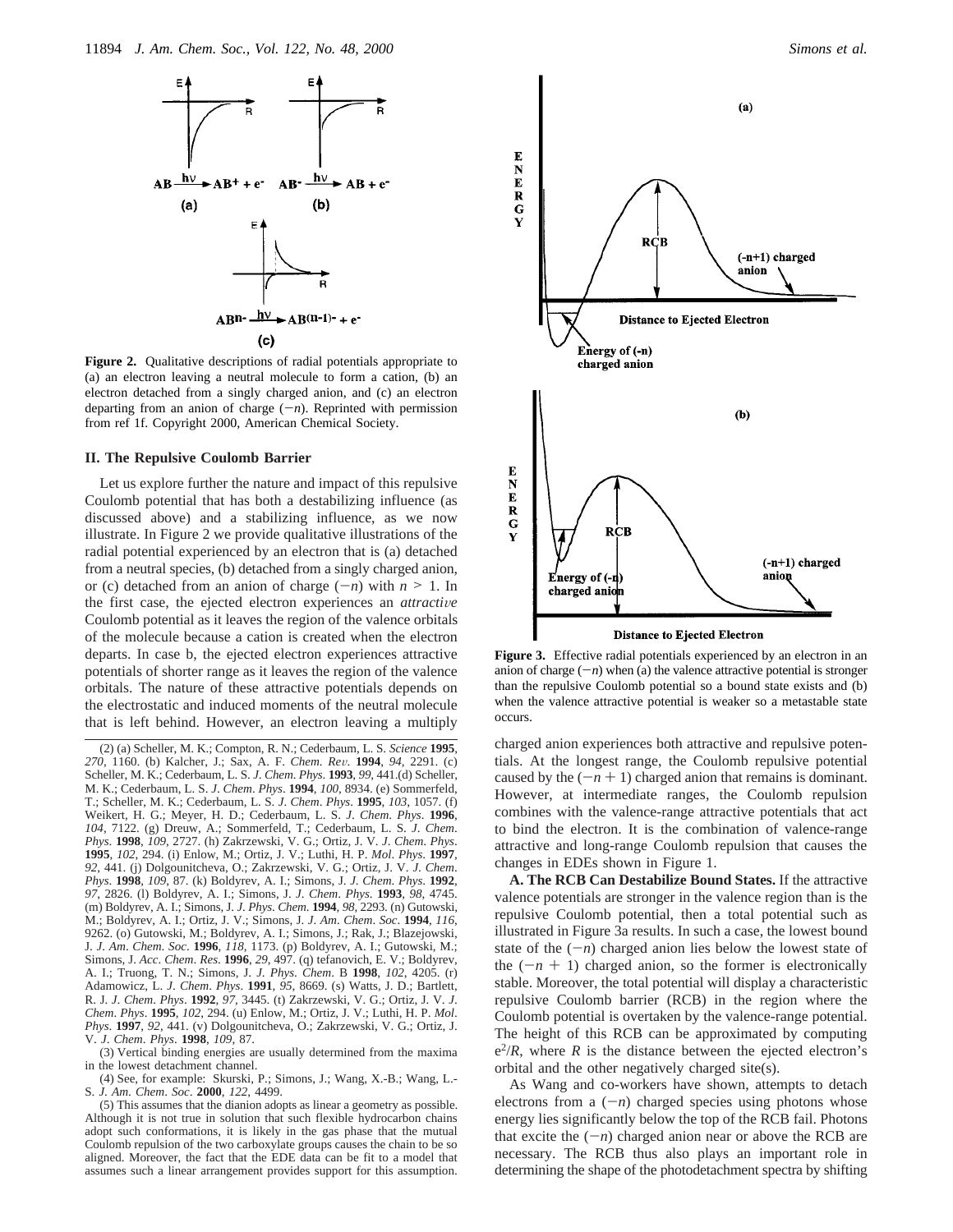

**Figure 4.** Structure of the CuPc $(SO_4^-)_4$  anion showing the location of the four  $-SO<sub>4</sub><sup>1–</sup>$  groups relative to the central Cu atom. Reprinted<br>with permission from ref 1f. Convright 2000. American Chemical with permission from ref 1f. Copyright 2000, American Chemical Society.

the apparent threshold to energies not related to the actual adiabatic detachment energy but to the height of the RCB. For this reason, it has proven necessary to perform photoelectron experiments, in which the kinetic energies of the ejected electrons are measured with photons having energy in excess of the RCB, to determine EDEs in such multiply charged anions.

**B. The RCB Can Give Rise to Metastable States.** In contrast to the case illustrated in Figure 3a, if the Coulomb repulsion potential is strong enough to outweigh the attractive potentials in the valence region, a situation such as shown in Figure 3b can arise in which a metastable<sup>6</sup> anion of charge  $(-n)$ results. In such a case, the anion of charge  $(-n)$  is electronically unstable with respect to the  $(-n + 1)$  charged anion, but the *RCB stabilizes* the  $(-n)$  anion by requiring the departing electron to tunnel through this barrier to escape. Indeed, in their study of the copper phthalocyanine, 3,4′,4′′, 4′′′-tetrasulfonate  $[CuPc(SO<sub>3</sub>)<sub>4</sub>]<sup>4-</sup>$  system shown in Figure 4, Wang and coworkers<sup>7</sup> monitored the lowest electron detachment threshold as the number of  $-SO_3^-$  groups was varied from zero to four.<br>With no  $-SO_3^-$  groups attached detaching an electron<sup>8</sup> requires With no  $-SO_3^-$  groups attached, detaching an electron<sup>8</sup> requires 6.7 eV as Figure 5a illustrates. Appending three  $-SO_2^-$  groups 6.7 eV as Figure 5a illustrates. Appending three  $-SO<sub>3</sub>$ <sup>-</sup> groups (and one neutral  $-SO<sub>3</sub>$ - group) to the Pc ring system shifts (and one neutral  $-SO<sub>3</sub>H$  group) to the Pc ring system shifts the lowest electron binding energy from 6.7 to 1.2 eV as shown in Figure 5b. Finally, addition of a fourth  $-SO_3^-$  group further<br>shifts the electron binding energy by another 2.1 eV as shown shifts the electron binding energy by another 2.1 eV as shown in Figure 5c, indeed creating a situation in which the  $(-4)$ charged system is unstable by ca. 0.9 eV relative to the  $(-3)$ charged anion plus a free electron. In this case, photoelectron experiments found that the ejected electrons possessed higher kinetic energy than did the photon used to effect the electron

(7) Wang, X.-B.; Wang, L.-S. *Nature* **1999**, *400*, 245.

(8) For this molecule, the electron is removed from a Cu  $d<sub>\pi</sub>$  orbital localized in the center of the Cu-Pc  $\pi$ -orbital framework.



**Figure 5.** Radial potentials appropriate to (a) neutral CuPc, (b)  $CuPc(SO<sub>4</sub><sup>-</sup>)<sub>3</sub>(SO<sub>4</sub>H)$ , and (c)  $CuPc(SO<sub>4</sub><sup>-</sup>)<sub>4</sub>$ . Reprinted with permission from ref 1f. Copyright 2000, American Chemical Society.

detachment thus validating the claim that the  $(-4)$  charged species has a negative electron binding energy.

## **III. RCBs in More Compact Multiply Charged Anions**

The validity and utility of the Coulomb repulsion energy model has been clearly demonstrated in a large number of cases by the Wang group and others.<sup>1-9</sup> However, in the species that have been considered to date, it has been relatively clear how to compute the internal Coulomb energy because the (two or more) negatively charged sites have been reasonably well localized and have been rather distant one from the other(s). For example, in the  $-O_2C$ - $(CH_2)_n$ - $CO_2^-$  systems, the distance  $R_n$  between the two anion sites is primarily determined by the length of the methylene chain and the bond lengths in the  $-CO<sub>2</sub>$ units. The primary uncertainty relates to where near the terminal O atoms one defines the negative sites to reside (i.e., the uncertainty relates to the finite size of the orbital in which the "extra" electrons reside). In the  $[CuPc(SO<sub>3</sub>)<sub>4</sub>]<sup>4-</sup>$  system, the orbital from which an electron is detached is a Cu d orbital that is rather distant from the negatively charged  $-SO_3^-$  groups.<br>Hence, small uncertainties in defining where, within the  $-SO_3^-$ Hence, small uncertainties in defining where, within the  $-SO<sub>3</sub>$ <sup>-</sup><br>groups the negative charges reside produce very small uncergroups, the negative charges reside produce very small uncertainties in the internal Coulomb energies (i.e., in the computed  $e^2/R$  values).

Another simplifying feature of more extended systems such as  $-O_2C$ -(CH<sub>2</sub>)<sub>n</sub>-CO<sub>2</sub><sup>-</sup> relates to the nearly perfect degeneracy of the two orbitals containing the two excess electrons. Even if a symmetry element were present to cause the left  $-Q_2C$  and right  $-CO_2$ <sup>-</sup> orbitals to combine to form gerade (g) and<br>ungerade (u) molecular orbitals the energy splitting between ungerade (u) molecular orbitals, the energy splitting between the g and u orbitals would be very small. As a result, one can ascribe the computed electron detachment energy to the removal of an electron from the left or right carboxylate group. Formally, this can be shown by combining the two isoenergetic determinants  $\phi_{g}$  and  $\phi_{u}$  (one with the g orbital half filled, the second with the u orbital half filled) to form two new functions  $2^{-1/2}$  $(\phi_{g} \pm \phi_{u})$  having the same energy, one of which has the left carboxylate orbital half filled while the second has the right orbital half filled. Although this observation may be obvious in cases such as the carboxylates where the two anion sites are very distant and thus noninteracting, it is by no means clear

<sup>(6)</sup> In such a case, we speak of the  $(-n)$  charged anion as being electronically metastable. Of course, these same Coulomb repulsions, if strong enough, can cause the  $(-n)$  charged anion to break one or more chemical bonds and fragment into less-charged anions. In the present work, most of our attention is addressed to the issue of electronic stability or metastability. A good overview of the variety of metastable states that occur in chemical systems is given in: Simons, J. Roles Played by Metastable States in Chemistry. In *Resonances in Electron–Molecule Scattering*, *van*<br>der Waals Complexes, and Reactive Chemical Dynamics: ACS Symp. Ser *der Waals Complexes, and Reactive Chemical Dynamics*; ACS Symp. Ser.<br>No. 263: American Chemical Society: Washington, DC, 1984: pp. 3–16. No. 263; American Chemical Society: Washington, DC, 1984; pp 3-16.

<sup>(9) (</sup>a) Weis, P.; Hampe, O.; Gilb, S.; Kappes, M. *Chem*. *Phys*. *Lett*. **2000** *321*, 426. (b) Dreuw, A.; Cederbaum, L. S. *J*. *Chem*. *Phys*. **2000** *112*, 7400.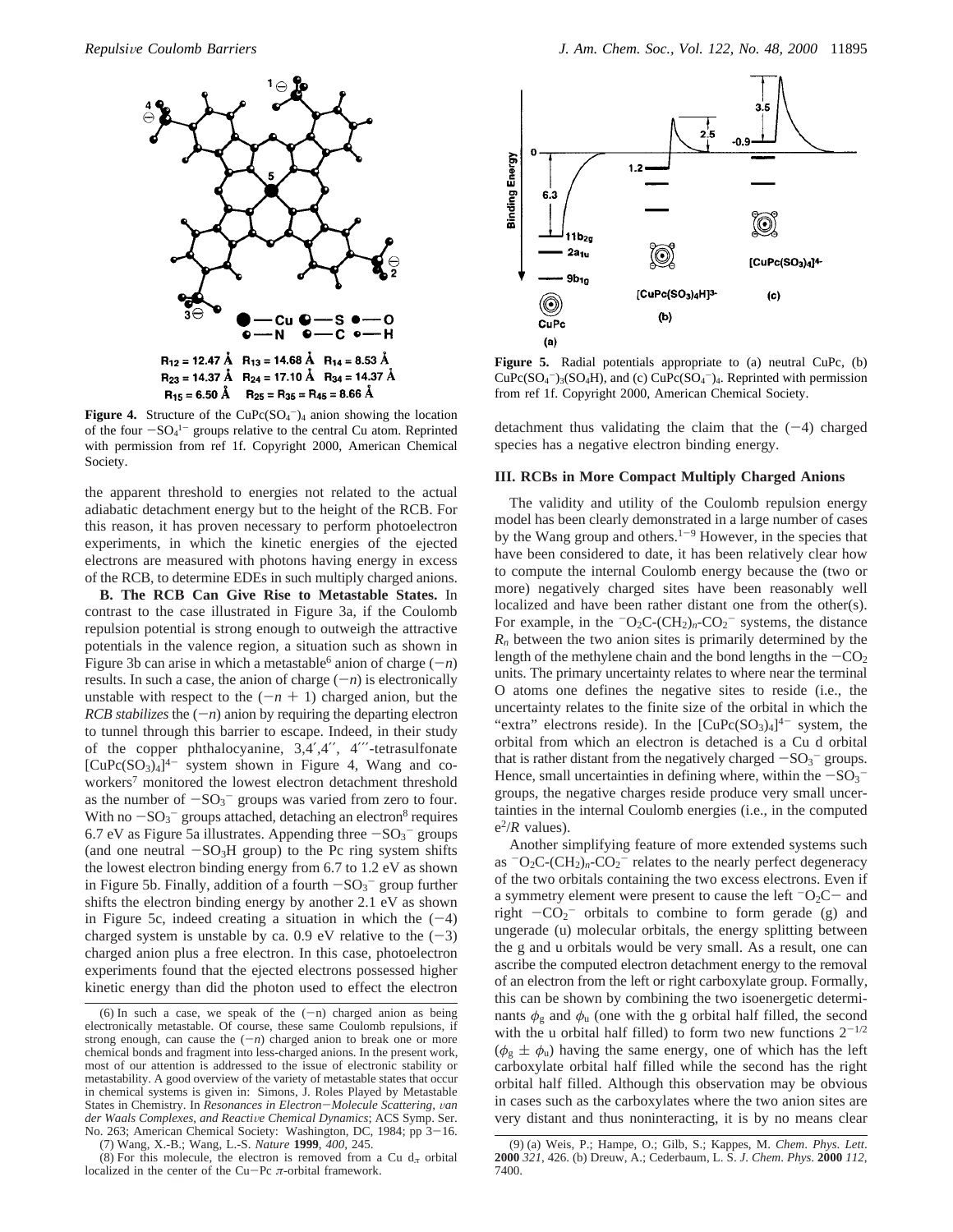whether analogous simplifications occur in more spatially compact dianions. It is to be expected that these simplifications, which allow us to interpret electron detachment as occurring from localized site-centered orbitals rather than delocalized molecular orbitals (MOs), will be valid only if the ligandcentered orbitals from which the MOs are constructed are noninteracting.

In the present work, we extend the RCB model to treat multiply charged anions in which (a) the negatively charged sites are considerably closer together than in earlier studies and (b) there are multiple resonance structures which complicate the calculation of the internal Coulomb energy. In particular, we first examine the predictions of the RCB model when applied to  $\text{MgF}_4{}^{2-}$ ,  $\text{BeF}_4{}^{2-}$ ,  $\text{TeF}_8{}^{2-}$ ,  $\text{SeF}_8{}^{2-}$ , and  $\text{TeCl}_8{}^{2-}$  for which ab initio data are available on the relative energies of the dianion, anion, and neutral. These systems constitute the set of species on which we test the validity and accuracy of the Coulomb model. We then apply the model to predict the energies of the states of  $SO_4^2$ <sup>-</sup> (relative to  $SO_4^1$ <sup>-</sup>),  $CO_3^2$ <sup>-</sup> (relative to  $CO_3^1$ <sup>-</sup>), and  $PO_4^{3-}$  and  $PO_4^{2-}$  (relative to  $PO_4^{1-}$  and  $PO_4$ ). In the latter predictive applications, we suggest  $SO_4^2$  to be metastable with respect to  $SO_4^1$ <sup>-</sup> by 0.75 eV, but to have a RCB of height 5.88 eV through which the departing electron must tunnel to effect autodetachment. We find  $CO<sub>3</sub><sup>2–</sup>$  to be unstable by 1.50 eV and to have a RCB of 6.29 eV. For  $PO_4^{3-}$ , we predict the triply charged anion to lie 5.68 eV above  $PO<sub>4</sub><sup>2-</sup>$  and to have a RCB of 10.76 eV, and  $PO_4^{2-}$  to lie 0.3 eV above  $PO_4^{1-}$  and to have a RCB or 5.38 eV.

#### **III. Ab Initio and RCB Computational Methods**

The equilibrium geometries of the closed-shell multiply charged anions were optimized at the MP2 level with aug-cc-pVDZ basis sets $10$ and final energies determined at the CCSD(T) level for the tetrahedral  $BeF_4^{2-}$ ,  $MgF_4^{2-}$ ,  $PO_4^{3-}$ ,  $CO_3^{2-}$ , and  $SO_4^{2-}$  species. For the square antiprism structures of Te $F_8^{2-}$ , Se $F_8^{2-}$ , and TeCL $_8^{2-}$ , the geometry optimization and final energy differences were performed at the SCF level, and we used the Los Alamos pseudopotential and valence double-*ú* basis set (denoted LANL2DZ and implemented in the Gaussian 98 program suite<sup>11</sup>) for the Te and Se atoms together with aug-cc-pVDZ basis set for the F and Cl atoms. Clearly, the modest basis sets and the level of treatment of electron correlation limit the accuracy of our calculated detachment energies. However, as we show below, the differences between the dianion-anion and anion-neutral detachment energies thereby computed display remarkable support for the simple Coulomb model. Thus, it is likely that these *differences* are more accurately reproduced than are the absolute detachment energies.

It is important to note that the trianion-dianion, dianion-anion, and anion-neutral energy differences used to calibrate the accuracy of the Coulomb model were computed at the equilibrium structures of the corresponding closed-shell dianions (or trianion in the case of  $PO<sub>4</sub><sup>3–</sup>$ ). Such frozen geometries are used because the Coulomb model itself relates to energy differences among species having the same atomic composition and nuclear positions but varying number of electrons. For this reason, the RCB model should be viewed as a means for predicting vertical electron detachment energies, not adiabatic energies.



**Figure 6.** Resonance structures appropriate to (a) tetrahedral dianions and (b) tetrahedral trianions for removal of an electron from the top anion site.

For the dicarboxylates discussed earlier, the Coulomb energy is trivial to compute once one defines where within the  $-CO<sub>2</sub>$  groups the charge<br>resides. For all of the di- and trianions treated here, the calculation is resides. For all of the di- and trianions treated here, the calculation is complicated by the fact that the two or three excess charges are delocalized over three or more equivalent ligand sites. The proper way to compute the Coulomb energy is to do so for each possible way of distributing the excess charges among the ligands and to then average over all such distributions. For the tetrahedral species  $(MgF<sub>4</sub><sup>2</sup> -$ , Be $F<sub>4</sub><sup>2</sup> -$ ,  $SO_4^2$ <sup>-</sup>,  $CO_3^2$ <sup>-</sup>, and  $PO_4^3$ <sup>-</sup>), the evaluation of the internal Coulomb energy is effected simply by computing  $e^2/R_{LL}$  for each resonance structure of the anion and averaging over the resonance structures. Here  $R_{\text{LL}}$  denotes the distance between any two "ligands" (i.e., the outermost atoms), which is where the excess charges are assumed to be localized. For the uncharged and singly charged species, there is zero internal Coulomb energy because there is zero or one excess charge in these cases, respectively. For the dianions and trianions, the resonance structures shown in Figure 6a,b occur with equal weight.12 Hence, the RCB operative in the dianions is the internal Coulomb energy (averaged over the appropriate resonance states) of the dianion minus that of the anion (which is zero):

$$
RCB = \frac{1}{3} (e^2 / R_{LL} + e^2 / R_{LL} + e^2 / R_{LL}) = e^2 / R_{LL}
$$
 (1a)

For the trianions, the RCB is equal to the (resonance-averaged) internal Coulomb energy of the trianion minus that of the dianion:

$$
RCB = \frac{1}{3} (3e^2/R_{LL} + 3e^2/R_{LL} + 3e^2/R_{LL}) - \frac{1}{3} (e^2/R_{LL} + e^2/R_{LL} + e^2/R_{LL}) = 2e^2/R_{LL}
$$
 (1b)

However, for the square antiprism structures of  $TeF<sub>8</sub><sup>2</sup>$ ,  $SeF<sub>8</sub><sup>2</sup>$ , and  $TeCl<sub>8</sub><sup>2-</sup>$ , there is no single distance between pairs of ligands, as a result of which the resonance structures in the dianion are not all symmetry (or energy) equivalent. The seven resonance structures are shown in Figure 7, where the four distinct  $R_{LL}$  values are also defined. To compute the RCB in such cases, we assume<sup>13</sup> that the seven resonance structures are equally weighted and we thus compute RCB as

$$
RCB = \frac{1}{7} (e^2/R_2 + 2e^2/R_1 + 2e^2/R_3 + 2e^2/R_4)
$$
 (2)

The geometrical parameters used to compute the RCBs in the tetrahedral

<sup>(10)</sup> Kendall, R. A.; Dunning, T. H., Jr.; Harrison, R. J. *J*. *Chem*. *Phys*. **1992**, *96*, 6796.

<sup>(11)</sup> GAUSSIAN 98, Revision A.7, M. J. Frisch, G. W. Trucks, H. B. Schlegel, G. E. Scuseria, M. A. Robb, J. R. Cheeseman, V. G. Zakrzewski, J. A. Montgomery, Jr., R. E. Stratmann, J. C. Burant, S. Dapprich, J. M. Millam, A. D. Daniels, K. N. Kudin, M. C. Strain, O. Farkas, J. Tomasi, V. Barone, M. Cossi, R. Cammi, B. Mennucci, C. Pomelli, C. Adamo, S. Clifford, J. Ochterski, G. A. Petersson, P. Y. Ayala, Q. Cui, K. Morokuma, D. K. Malick, A. D. Rabuck, K. Raghavachari, J. B. Foresman, J. Cioslowski, J. V. Ortiz, A. G. Baboul, B. B. Stefanov, G. Liu, A. Liashenko, P. Piskorz, I. Komaromi, R. Gomperts, R. L. Martin, D. J. Fox, T. Keith, M. A. Al-Laham, C. Y. Peng, A. Nanayakkara, C. Gonzalez, M. Challacombe, P. M. W. Gill, B. Johnson, W. Chen, M. W. Wong, J. L. Andres, C. Gonzalez, M. Head-Gordon, E. S. Replogle, and J. A. Pople; Gaussian, Inc.: Pittsburgh, PA, 1998.

<sup>(12)</sup> In listing the resonance structures, it is sufficient to select one of the sites to represent the site from which the electron is to be detached and to then enumerate all possible locations of the other negative charge(s). One obtains the same result for the RDB if one, alternatively, also averages over all possible locations of the site from which detachment occurs.

<sup>(13)</sup> This is an assumption that we need to make to retain the simplicity of this model. Clearly, the resonance structures that have the two anion sites more distant are likely to be favored over structures with the two sites closer, so our estimate probably overestimates the RCB.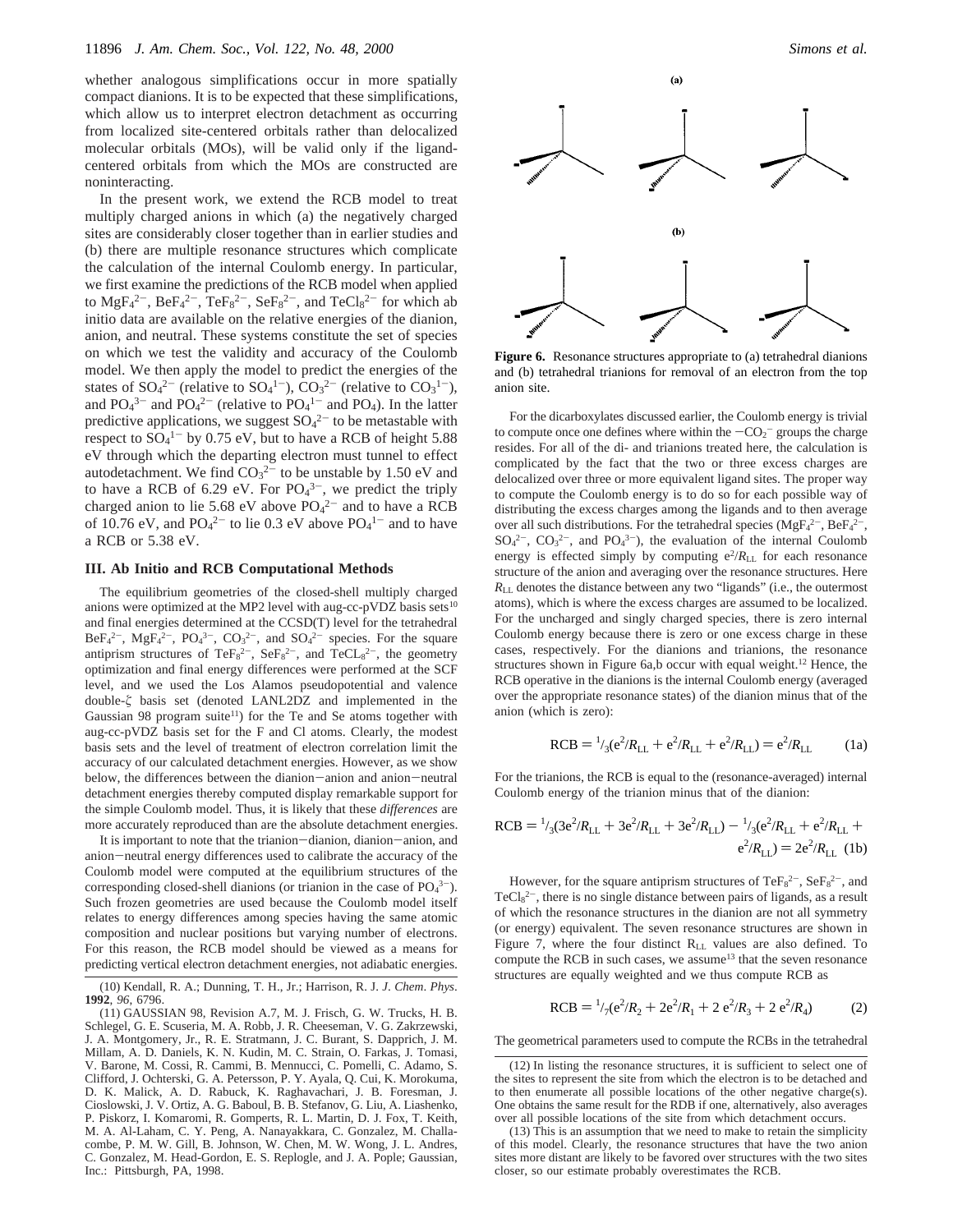**Table 1.** Geometries and Coulomb and Detachment Energies of Stable Diaions

| dianion                        | geometrical parameters                                    | dianon Coulomb<br>energy <sup><i>a</i></sup> (RCB)<br>(eV) | dianion-to-anion<br>detachment energy <sup>b</sup><br>(eV) | anion-to-neutral<br>detachment energy <sup>b,c</sup><br>(eV) | difference in<br>detachment energies<br>(eV) |
|--------------------------------|-----------------------------------------------------------|------------------------------------------------------------|------------------------------------------------------------|--------------------------------------------------------------|----------------------------------------------|
| BeE <sub>4</sub> <sup>2–</sup> | $R_{\text{FF}} = 2.66$                                    | 5.41                                                       | 1.68                                                       | 7.03                                                         | 5.35                                         |
| MgF <sub>4</sub> <sup>2</sup>  | $R_{\text{FF}} = 3.17$                                    | 4.54                                                       | 2.65                                                       | 7.21                                                         | 4.56                                         |
| TeF <sub>8</sub> <sup>2–</sup> | $R_1 = 2.26$ , $R_2 = 3.20$ , $R_3 = 2.40$ , $R_4 = 3.61$ | 5.31                                                       | 4.91                                                       | 9.98                                                         | 5.07                                         |
| $SeF_8^{3-}$                   | $R_1 = 2.19$ , $R_2 = 3.10$ , $R_3 = 2.33$ , $R_4 = 3.50$ | 5.48                                                       | 5.7 <sup>d</sup>                                           | 11.2 <sup>d</sup>                                            | 5.5                                          |
| $TeCls^{2-}$                   | $R_1 = 3.09$ , $R_2 = 4.38$ , $R_3 = 3.28$ , $R_4 = 4.94$ | 3.88                                                       | $4.3^{d}$                                                  | 8.0 <sup>d</sup>                                             | 3.7                                          |

*<sup>a</sup>* Coulomb energies computed as in eqs 1 and 2. *<sup>b</sup>* Detachment energies computed at the equilibrium geometry of the dianion. *<sup>c</sup>* These energies reflect the intrinsic electron binding strengths in the absence of any Coulomb repulsion. *<sup>d</sup>* Reported only to this precision in ref 2k.



**Figure 7.** Resonance structures appropriate to square antiprism dianions.

and square antiprism species considered here are given in Table 1 along with the resultant RCB values.

Before examining the results obtained with the Coulomb model for these test systems, we should again mention that it is not obvious that the model will work when applied to such species because it is not clear that the orbitals from which electrons are removed are sufficiently localized and noninteracting. Finally, when computing the second electron detachment energy (e.g., the  $SO_4^-$  to  $SO_4$  energy in the case of the  $SO_4^2$ <sup>-</sup> dianion), we use the energy of the triplet state to most correctly represent the lowest state for a species with electrons removed from two different orbitals.

## **IV. Results of Applying the RCB Model**

**A. Tests on Electronically Stable Dianions.** Shown in Table 1 are the ab initio computed dianion-anion-neutral energy differences for the dianions used here as cases on which to test the validity of the RCB model. It should again be noted that all of the electron detachment energies (EDEs) are energies computed at the equilibrium geometry of the dianion. By keeping the geometry frozen in our calculations, we are able to isolate the contributions to the EDE made by the internal Coulomb repulsion and by the intrinsic attractive valence-orbital potentials.

For the test cases considered here, if the Coulomb model were entirely correct, the differences between the EDEs of the dianion and the anion should equal the internal Coulomb energy of the dianion. That is, the energies displayed in the third and sixth columns of Table 1 would agree if the model were accurate. Our ability to relate the first and second electron detachment energies to the RCB, of course, also depends on the extent to

which the orbitals from which the two electrons are removed are spatially separated and nonoverlapping. For  $MgF_4^{2-}$ , the  $t_1$ , t2, and e molecular orbitals comprised of fluorine 2p basis orbitals have SCF orbital energies of  $-0.162$ ,  $-0.173$ , and  $-0.178$  H, respectively. For  $SO_4^{2-}$ , these same orbital energies<br>are  $-0.33$   $-0.35$  and  $-0.55$  H are  $-0.33$ ,  $-0.35$ , and  $-0.55$  H.

As the data of Table 1 clearly show, the model works quite well, and the largest discrepancy between its prediction and the ab initio calculated differences in EDEs, which occurs for TeF $s^{2-}$ , is 0.24 eV. The average deviation in the ab initio and model energy differences is 0.10 eV for the five test cases. Because the model calculates the RCB in terms of the distances between atomic centers rather than between orbital centroids, it likely overestimates the RCB values. However, the data of Table 1 show that this overestimate is not severe for the test anions considered here.

**B. Predictions for Metastable Multiply Charged Anions.** The  $SO_4^2$ ,  $CO_3^2$ , and  $PO_4^3$  ions are known to be unstable with respect to electron loss in the gas phase.<sup>14</sup> However, it is probable that these species, as in the  $CuPc(SO<sub>3</sub><sup>-</sup>)<sub>4</sub>$  case discussed earlier, have metastable ground states in which an electron must tunnel through a RCB to escape. With this possibility in mind, we make use of the Coulomb model to predict (a) the RCBs, (b) the energies of the  $(-n)$  charged anions relative to the  $(-n)$  $+$  1) charged anions, and (c) the tunneling lifetimes of the  $(-n)$ charged anions for the species listed.

In the tetrahedral  $SO_4^2$  case, the internal Coulomb energy of the dianion computed as in eq 1a is  $e^2/R_{OO} = 5.88$  eV (see Table 2 where the requisite geometry and energy data are given). Of course, the Coulomb energy of the singly charged anion  $SO_4^$ is zero, so the RCB for detachment of an electron from  $SO_4^2$ <sup>-</sup> is equal to 5.88 eV. For  $PO_4^{3-}$  and  $PO_4^{2-}$ , there are two distinct internal Coulomb energies that must be computed. For the doubly charged  $PO<sub>4</sub><sup>2</sup>$ , the internal Coulomb energy again is given as in eq 1a ( $e^2/R_{OO} = 5.38$  eV). This is the RCB to use in the  $PO_4^{2-}$  to  $PO_4^{1-}$  detachment. In the  $PO_4^{3-}$  case, the total internal Coulomb energy averaged over the three resonance structures in Figure 6b is  $\frac{1}{3}$ (3e<sup>2</sup>/*R*<sub>OO</sub> + 3e<sup>2</sup>/*R*<sub>OO</sub> + 3e<sup>2</sup>/*R*<sub>OO</sub>) =  $3e^{2}/R_{\text{OO}}$ . For detaching an electron from  $PO_{4}^{3-}$  to form  $PO_{4}^{2-}$ , the RCB is as given in eq 1b,  $2e^{2}/R_{OO} = 10.76$  eV.

To obtain further testing of the RCBs computed above, we also carried out a series of ab initio calculations on  $SO_4^{1-}$  with a negative "test charge" placed at various distances *r* and different orientations to generate, as done in ref 9a, a potential energy surface appropriate for an attaching electron.<sup>15</sup> We found a surface whose Coulomb barrier is obtained as the test charge approaches along one of the  $S-O$  bond axes. The height of the Coulomb barrier thus obtained was 4.37 eV. As noted above, the RCB model tends to overestimate Coulomb barriers because it computes them in terms of internuclear distances rather then orbital centroid distances. It may be for this reason that the

<sup>(14)</sup> See, for example: Boldyrev, A. I.; Simons, J. *J*. *Phys*. *Chem*. **1994**, *98*, 2293.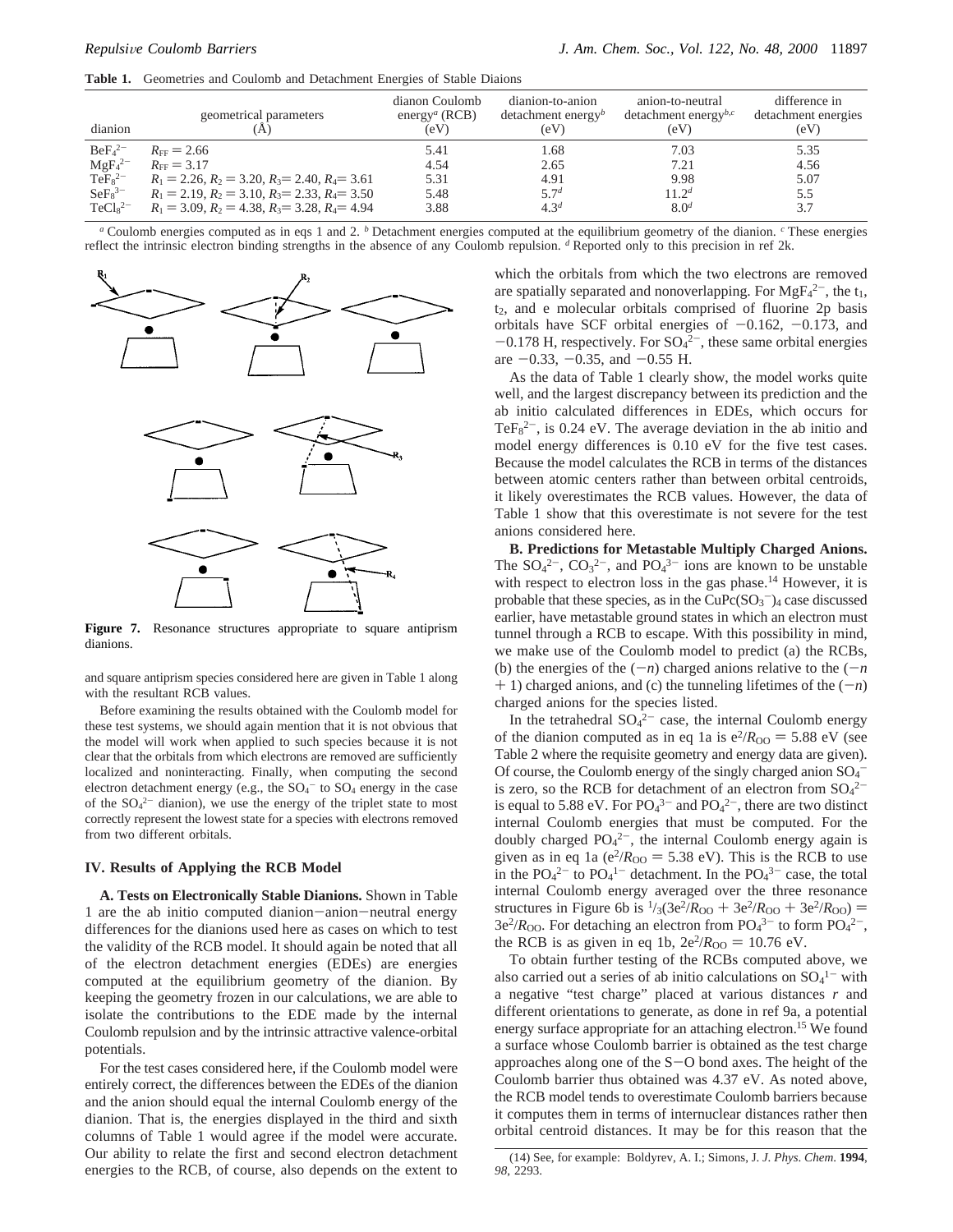**Table 2.** Dianion and Trianion Energies from the Coulomb Model for Metastable Anions

| detachment event                                                                                                             | geometrical                                                       | repulsive                     | trianion-to-dianion | dianion-to-anion                   | anion-to-neutral               |
|------------------------------------------------------------------------------------------------------------------------------|-------------------------------------------------------------------|-------------------------------|---------------------|------------------------------------|--------------------------------|
|                                                                                                                              | parameters                                                        | Coulomb barrier <sup>a</sup>  | detachment energy   | detachment energy                  | detachment energy <sup>b</sup> |
|                                                                                                                              | (A)                                                               | $(RCB)$ (eV)                  | (eV)                | (eV)                               | $(BE)$ (eV)                    |
| $SO_4{}^{2-} \rightarrow SO_4{}^{1-}$<br>$CO32- \rightarrow CO31-$<br>$POA2- \rightarrow POA1-$<br>$POA3- \rightarrow POA2-$ | $R_{\rm oo} = 2.45$<br>$R_{\rm oo} = 2.29$<br>$R_{\rm oo} = 2.67$ | 5.88<br>6.29<br>5.38<br>10.76 | $-5.68^{\circ}$     | $-0.75a$<br>$-1.50^a$<br>$-0.30^a$ | 5.13<br>4.79<br>5.08           |

*a* Predicted using the Coulomb model. *b* Ab initio calculated at the equilibrium geometry of the  $(-n)$  charged anion. These energies reflect the intrinsic electron binding strengths in the absence of any Coulomb repulsion.

barrier obtained by the test charge method is somewhat smaller than the RCB value (5.88 eV) obtained above using the Coulomb model. However, as shown later, the lifetimes we obtain within our Coulomb model or using this test charge potential vary by less than an order of magnitude. This comparison, together with that presented below for  $PtCl<sub>4</sub><sup>2-</sup>$  and the comparisons with ab initio data given earlier for the test systems  $MgF_4^{2-}$ ,  $BeF_4^{2-}$ ,  $TeF_8^{2-}$ ,  $SeF_8^{2-}$ , and  $TeCl_8^{2-}$  offer significant reasons to trust this easy-to-use model. We, therefore, move on to consider the energies and lifetimes of the metastable species mentioned above.

The *energies* of  $SO_4^2$ <sup>-</sup>,  $CO_3^2$ <sup>-</sup>,  $PO_4^3$ <sup>-</sup>, and  $PO_4^2$ <sup>-</sup> relative to  $SO_4^{1-}$ ,  $CO_3^{1-}$ ,  $PO_4^{2-}$ , and  $PO_4^{1-}$ , respectively, can be predicted by (1) using the ab initio calculated (at the dianion geometry)  $SO_4 \rightarrow SO_4^{1-}$ ,  $CO_3 \rightarrow CO_3^{1-}$ , and  $PO_4 \rightarrow PO_4^{1-}$  energy differences, which reflect the intrinsic binding energies (BE) of the valence potentials absent any Coulomb repulsion and (2) shifting this energy upward by the appropriate RCB to reflect the destabilizing effect of the Coulomb repulsion between the ejected electron and the daughter anion.

For example, the  $PO_4^{2-} \rightarrow PO_4^{1-}$  energy difference is computed by taking  $-5.08$  eV (the energy of the electron in  $PQ_4^{-1}$ ) and adding  $+ 5.38$  eV (the RCB of  $PQ_4^{2-}$ ), so  $PQ_4^{2-}$  is<br>predicted to be 0.30 eV unstable with respect to  $PQ_4^{-1-}$  plus a predicted to be 0.30 eV *unstable* with respect to PO<sub>4</sub><sup>1-</sup> plus a free electron. In Table 2 we summarize this prediction as well as those obtained using this same process on the  $PO_4^{3-} \rightarrow PO_4^{2-}$ and  $SO_4{}^{2-} \rightarrow SO_4{}^{1-}$  cases.

Applying this process to the species listed, the Coulomb model suggests that (1)  $SO_4^{2-}$  is unstable by 0.75 eV with respect to electron loss, but tunneling through a barrier lying  $5.88 - 0.75 = 5.13$  eV above this state is necessary for electron detachment, (2)  $CO_3^{2-}$  is unstable by 1.50 eV with respect to electron loss, but tunneling through a barrier lying 6.29-1.50  $=$  4.79 eV above this state is required, (3)  $PO<sub>4</sub><sup>3–</sup>$  is unstable by<br>5.68 eV with respect to electron loss, but tunneling through a 5.68 eV with respect to electron loss, but tunneling through a barrier of  $10.76-5.68 = 5.08$  eV is necessary, and (4)  $PQ_4^{2-}$ <br>is further unstable by 0.30 eV with respect to electron loss, but is further unstable by 0.30 eV with respect to electron loss, but tunneling through a barrier of  $5.38 - 0.30 = 5.08$  eV is necessary for it to detach an electron.

**B. Tunneling Lifetimes.** By using a simple radial potential such as that shown in Figure 8, we have computed the tunneling probability and the tunneling rates for the  $SO_4^2$ <sup>-</sup>,  $CO_3^2$ <sup>-</sup>,  $PO_4^3$ <sup>-</sup>, and  $PO<sub>4</sub><sup>2-</sup>$  metastable species whose energies were discussed earlier. For each of these calculations, the RCB and *R*<sub>LL</sub> values are given in Table 2, and the resultant lifetimes<sup>16</sup> are given in



**Figure 8.** Model radial potential used to compute tunneling lifetimes in terms of repulsive Coulomb barrier height, closest distance between electrons ( $R_{\text{LL}}$ ), and electron energy.

Table 3. It should be noted that the  $PO_4^{2-}$  lifetime is of no experimental relevance because it is computed at the geometry of the  $PO_4^{3-}$  trianion. The data on  $PO_4^{3-}$ ,  $CO_3^{2-}$ , and  $SO_4^{2-}$ suggest that  $PO_4^{3-}$  is so short-lived as to render its experimental detection very difficult but that  $CO_3^{2-}$  and  $SO_4^{2-}$  should be long enough lived to be subject to experimental study.

As a final test of the Coulomb model's ability to predict tunneling lifetimes of such metastable dianions, we applied it to the  $PtCl<sub>4</sub><sup>2-</sup>$  species that was very recently examined by other means.9a,1q In the earlier work, the effective potential energy experienced by a negative "test charge" in the presence of a  $PtCl<sub>4</sub><sup>1–</sup>$  anion was computed as the test charge approached (a) along a Pt-Cl bond axis, (b) between two Pt-Cl bond axes, and (c) along the  $C_4$  axis of this planar anion. The energies along these three approach directions displayed long-range Coulomb repulsion, a barrier at intermediate distances, and shortrange valence attraction. Using the path with the lowest such barrier (ca.  $3.3-3.5$  eV) and employing an energy<sup>9a, 1q</sup> for the dianion of 0.23 eV above that of  $PtCl<sub>4</sub><sup>1–</sup>$ , a lifetime of ca. 2.5 s was obtained when the requisite tunneling integral was evaluated.9a To compare the predictions of the Coulomb model (15) It should be stressed that by no means is such an energy surface a with these results, we first carried out ab initio calculations to

fully rigorous concept. In computing such surfaces, (a) one must sample directions for the test charge approaching the anion that allow the test charge to reach the region (i.e., the orbital) where the "extra" electron resides in the dianion and (b) one is treating the "extra" electron as distinguishable from the other electrons. In a sense, one generates a Born-Oppenheimer (BO) like energy surface upon which the "extra" electron moves. However, because the extra electron (a) is indistinguishable from the other electrons and (b) by no means moves slowly compared to the other electrons, such a BO-like approximation is likely to be not very accurate.

<sup>(16)</sup> The lifetime is computed as  $\tau = (2R_{\text{LL}}/(2E)^{1/2}) \exp\{2f(2(Q/r - E))^{1/2} \}$  dr}, where the integral ranges from  $r = R_{\text{LL}} = Q/\text{RCB}$  to  $r = Q/E$ , *E*))<sup>1/2</sup> d*r*}, where the integral ranges from  $r = R_{\text{LL}} = Q/\text{RCB}$  to  $r = Q/E$ , the outer turning point for tunneling Here  $Q = 1$  for dianion detachment the outer turning point for tunneling. Here  $Q = 1$  for dianion detachment, and  $Q = 2$  for trianion detachment. The energy of the  $(-n)$  charged anion and  $Q = 2$  for trianion detachment. The energy of the  $(-n)$  charged anion *E* as well as *R*LL must be used in atomic units (i.e., hartrees and bohrs, respectively). An order-of-magnitude estimate for *τ* can be obtained by approximating the tunneling integral by a single term:  $\tau \approx (2R_{\rm L} / (2E)^{1/2})$  $\exp\{(2(RCB - E))^{1/2}\} \cdot (Q/E - Q/RCB)\}.$